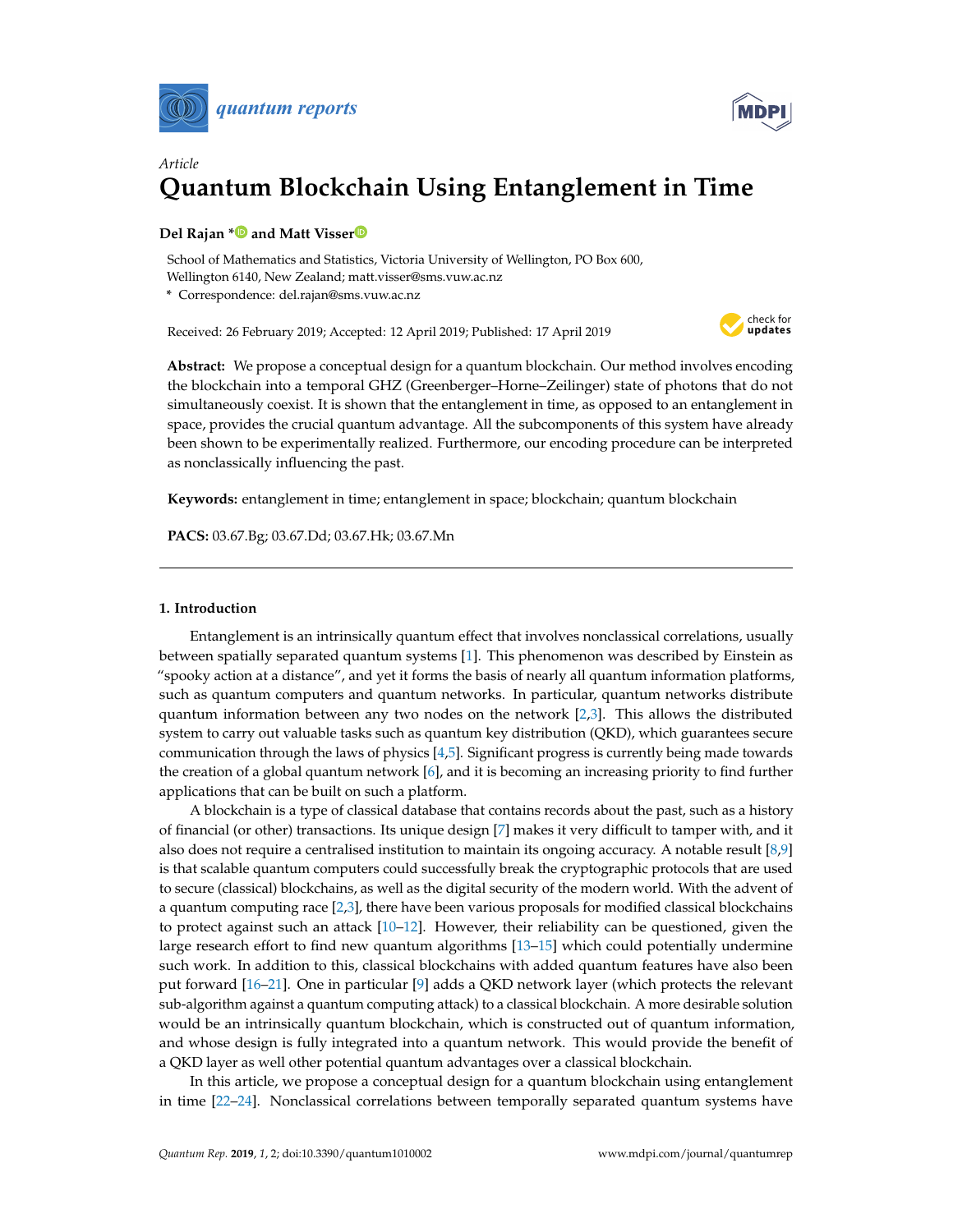manifested themselves through various physical settings; the particular case used in this work involves entanglement in time between photons that do not simultaneously coexist [25].

Our novel methodology encodes a blockchain into these temporally entangled states, which can then be integrated into a quantum network for further useful operations. We also show that entanglement in time, as opposed to entanglement in space, plays the pivotal role for the quantum benefit over a classical blockchain. As discussed below, all the subsystems of this design have already been shown to be experimentally realisable. Furthermore, if such a quantum blockchain were to be constructed, we would show that it could be viewed as a quantum networked time machine.

## **2. Classical Blockchain**

The classical blockchain is composed of a blockchain data structure and a network consensus protocol; the former is the database, while the latter provides the decentralisation feature. The aim of a blockchain is to have a single database of records about the past that every node in the network can agree on. Furthermore, it should not require a centralised management node. It will be helpful to construct a physical model to describe this classical information system, i.e., its kinematic and dynamic properties.

We start with the kinematic features. Records about the past, which occurred at around the same time, are received and collected into a data block. These blocks are time-stamped to ensure that the data existed at the specified time. Furthermore, the blocks are linked in chronological order through cryptographic hash functions [26].

If an attacker tries to tamper with a particular block, these cryptographic hash functions can be used to ensure, with a high degree of confidence, the invalidation of all future blocks following the tampered block; this makes the classical blockchain extremely fragile, and thus sensitive to tampering. Hence, the older the time stamp on the block, the more secure it is in the blockchain. The key benefit to achieve through this sensitivity is that it should be very difficult to (successfully) tamper with a block without invalidating the blockchain.

Another way to achieve this benefit in the kinematic case is to have a large distributed network with each node hosting a local individual copy of the blockchain. If a dishonest node tampers with its local copy, it does not affect the other copies in the other nodes of the network.

In the dynamic case, we want to examine how a blockchain lengthens over time. The objective is to add valid blocks without a centralised institution; there are a number of ways this could be accomplished. One current classical design does this by invoking a node on the network to confirm the validity of records in a new block, and then broadcasting that block to other nodes. The different nodes accept the block if they can successfully link it to their own copy of the blockchain through the cryptographic hash functions. For this procedure to maintain ongoing accuracy, the validating node gets chosen at random for each block; this prevents preplanned node-specific attacks. Furthermore, the validating node is also incentivised through the network for carrying out these tasks. Despite some dishonest nodes, this is all achieved through consensus algorithms like proof-of-work or proof-of-stake [10].

From our analysis, we see that the relevant performance benefits are nontampering, and also maintaining ongoing accuracy in a decentralised manner. We aim to show that a fully quantum blockchain, at an abstract level, could provide an advantage over classical blockchain on these performance metrics.

#### **3. Quantum Blockchain**

In this section, our aim is to replace the data structure component of the classical blockchain with a quantum system. In quantum information theory, quantum systems are described as information carriers, with an encoding and decoding process. For the case of a blockchain, we capture the notion of the chain through the nonseparability (entanglement) of quantum systems (e.g., photons). For a bipartite system  $|\psi\rangle_{AB}$ , this means that:

$$
|\psi\rangle_{AB} \neq |a\rangle_A |b\rangle_B, \tag{1}
$$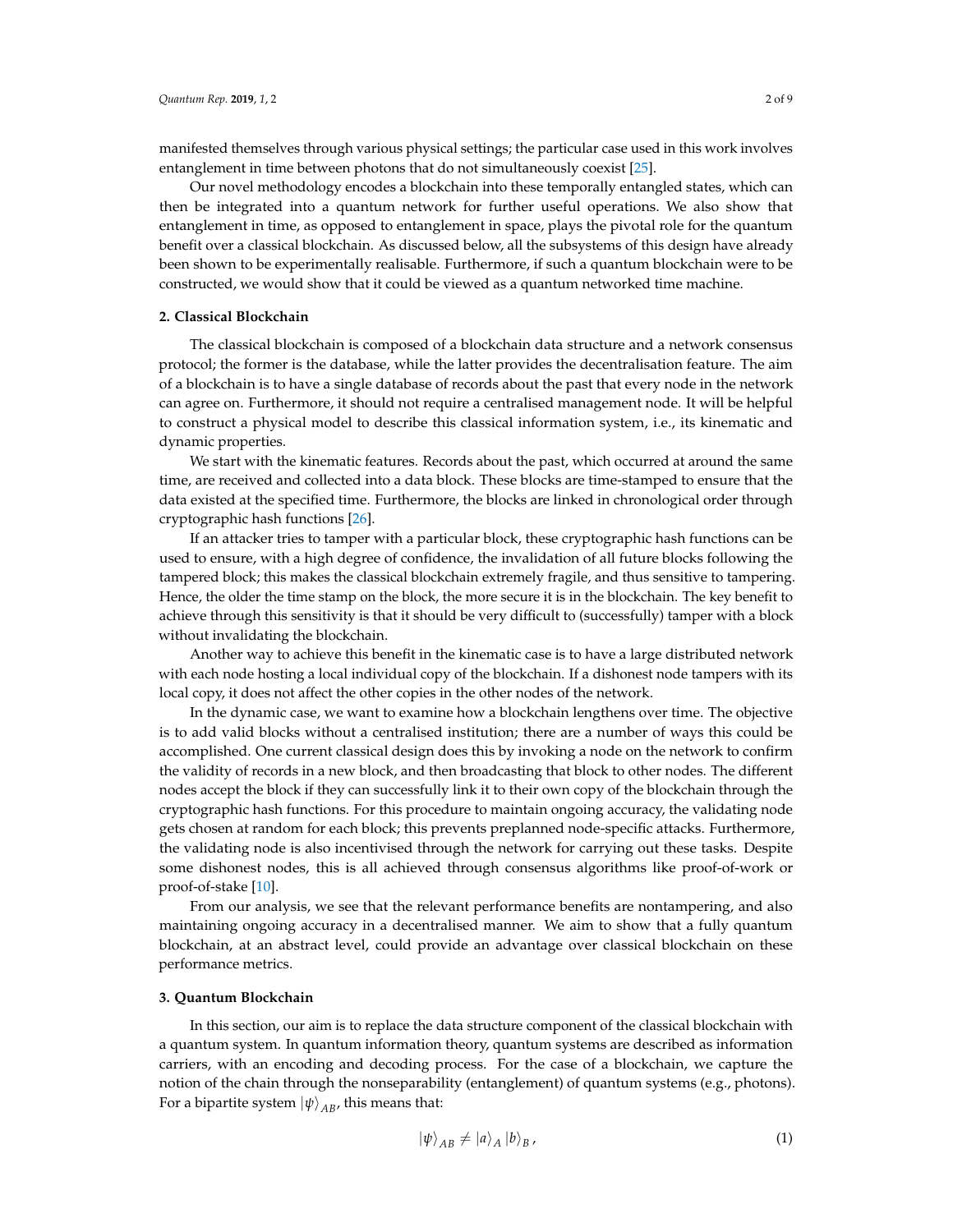for all single qubit states  $|a\rangle$  and  $|b\rangle$ ; the subscripts refer to the respective Hilbert spaces. In particular, multipartite GHZ (Greenberger–Horne–Zeilinger) states [27,28] are ones in which all subsystems contribute to the shared entangled property. This enables us to create the concept of a chain.

To create the appropriate code to utilise this chain, it is helpful to use a concept from superdense coding [5]. In this protocol, a code converts classical information into spatially entangled Bell states; two classical bits,  $xy$ , where  $xy = 00,01,10$  or 11, are encoded to the state:

$$
|\beta_{xy}\rangle = \frac{1}{\sqrt{2}} (|0\rangle |y\rangle + (-1)^{x} |1\rangle |y\rangle), \qquad (2)
$$

where  $\bar{y}$  is the negation of *y*. Given that Bell states are orthonormal, they can be distinguished by quantum measurements. This decoding process allows one to extract the classical bit string, *xy*, from  $|\beta_{xy}\rangle$ .

For our conceptual design, we temporarily simplified the data characterising the records in the classical block to a string of two bits. Our encoding procedure converted each block with its classical record, say  $r_1r_2$ , into a temporal Bell state [25], generated at a particular time, say  $t = 0$ :

$$
|\beta_{r_1r_2}\rangle^{0,\tau} = \frac{1}{\sqrt{2}} (|0^0\rangle |r_2^{\tau}\rangle + (-1)^{r_1} |1^0\rangle |r_2^{\tau}\rangle).
$$
 (3)

The superscripts in the kets signify the time at which the photon is absorbed; notice that the first photon of a block is absorbed immediately. For our purposes, this provides a way to do time stamps for each block.

Physically, such temporal Bell states were experimentally generated in the work by the authors of [25]. In their procedure, spatially entangled qubits were represented through polarized photons:

$$
|\phi \pm \rangle = \frac{1}{\sqrt{2}} (|h_a h_b \rangle \pm |v_a v_b \rangle), \quad |\psi \pm \rangle = \frac{1}{\sqrt{2}} (|h_a v_b \rangle \pm |v_a h_b \rangle), \tag{4}
$$

where *ha* (*va*) represent the horizontal (vertical) polarization in spatial mode *a* (*b*). To create the temporally entangled states, consecutive pairs of spatially entangled pairs were generated at well-defined times separated by time interval *t*:

$$
|\psi - \rangle_{a,b}^{0,0} \otimes |\psi - \rangle_{a,b}^{\tau,\tau} = \frac{1}{2} (|h_a^0 v_b^0\rangle - |v_a^0 h_b^0\rangle) \otimes (|h_a^{\tau} v_b^{\tau}\rangle - |v_a^{\tau} h_b^{\tau}\rangle), \tag{5}
$$

where the added superscripts provide the time labels for the photons. In the experiment, a delay line of time  $\tau$  is introduced to one of the photons of each entangled pair. This resulting state equated to:

$$
|\psi - \rangle_{a,b}^{0,\tau} |\psi - \rangle_{a,b}^{\tau,2\tau} = \frac{1}{2} (|\psi + \rangle_{a,b}^{0,2\tau} |\psi + \rangle_{a,b}^{\tau,\tau} - |\psi - \rangle_{a,b}^{0,2\tau} |\psi - \rangle_{a,b}^{\tau,\tau} - |\phi + \rangle_{a,b}^{0,2\tau} |\phi + \rangle_{a,b}^{\tau,\tau} + |\phi - \rangle_{a,b}^{0,2\tau} |\phi - \rangle_{a,b}^{\tau,\tau}.
$$
 (6)

When Bell projection was carried out on two photons at time  $t = \tau$ , entanglement was created between the photon absorbed at  $t = 0$  and the photon absorbed at  $t = 2\tau$ ; this is despite the fact that the latter two photons have never coexisted.

Going back to our design, as records are generated, the system encodes them as blocks into temporal Bell states; these photons are then created and absorbed at their respective times. A specific example of such blocks would be:

$$
|\beta_{00}\rangle^{0,\tau}, \qquad |\beta_{10}\rangle^{\tau,2\tau}, \qquad |\beta_{11}\rangle^{2\tau,3\tau}, \qquad (7)
$$

and so forth. To create the desired quantum design, the system should chain the bit strings of the Bell states together in chronological order, through an entanglement in time [22–24].

Such a task can be accomplished using a fusion process [29] in which temporal Bell states are recursively projected into a growing temporal GHZ state. Physically, the fusion process is carried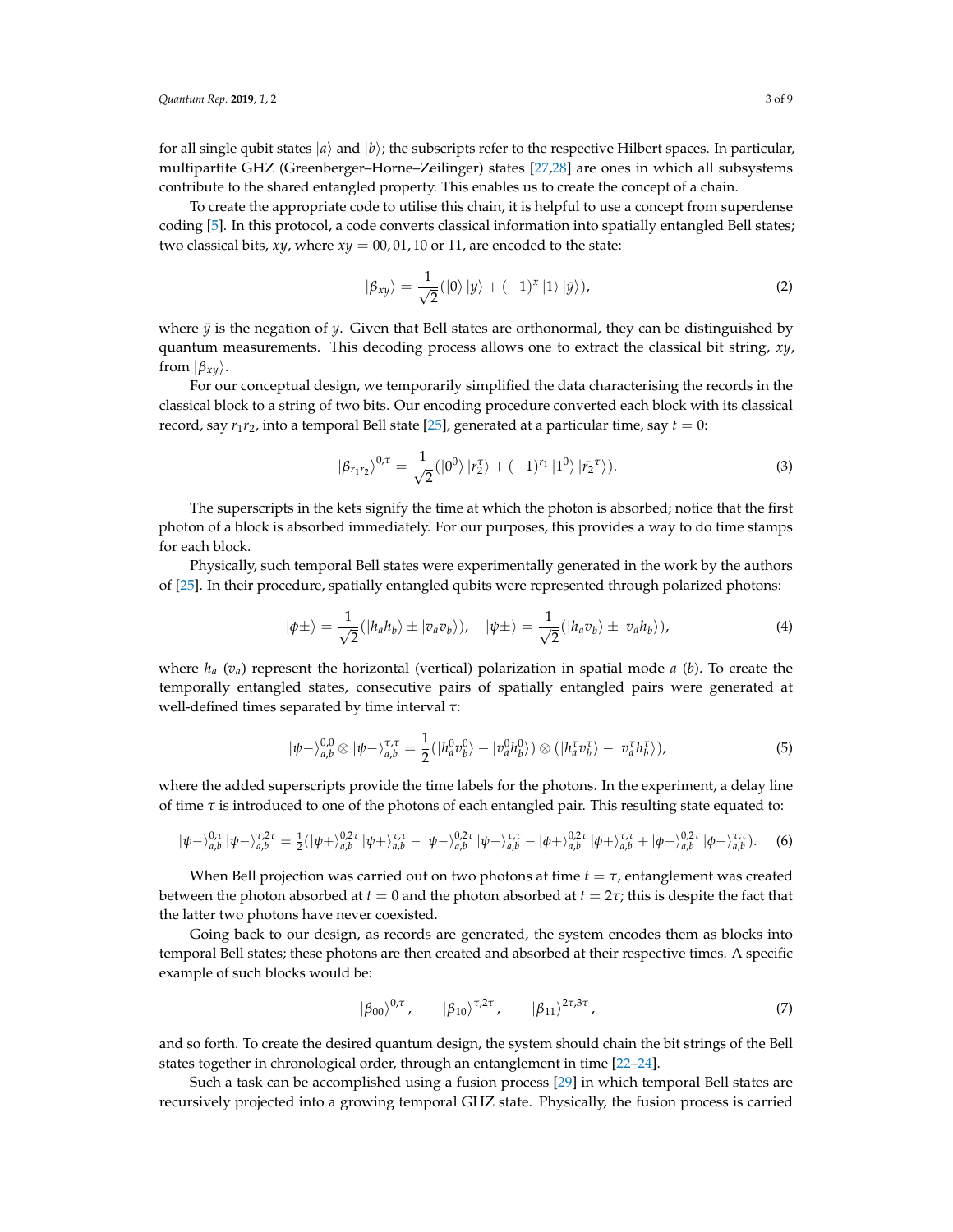out through the entangled photon-pair source, a delay line, and a polarising beam splitter (PBS). As an example, two Bell states can be fused into the following four-photon GHZ state:

$$
|\psi+\rangle_{a,b}^{0,0}\otimes|\psi+\rangle_{a,b}^{\tau,\tau}\xrightarrow{\text{delay}}|\psi+\rangle_{a,b}^{0,\tau}\otimes|\psi+\rangle_{a,b}^{\tau,2\tau}=\frac{1}{2}(|h_{a}^{0}v_{b}^{\tau}\rangle+|v_{a}^{0}h_{b}^{\tau}\rangle)\otimes(|h_{a}^{\tau}v_{b}^{2\tau}\rangle+|v_{a}^{\tau}h_{b}^{2\tau}\rangle)\xrightarrow{\text{PBS}}\frac{1}{2}(|h_{a}^{0}v_{b}^{\tau}v_{a}^{\tau}h_{b}^{2\tau}\rangle+|v_{a}^{0}h_{b}^{\tau}h_{a}^{\tau}v_{b}^{2\tau}\rangle)=|GHZ\rangle^{0,\tau,\tau,2\tau}.
$$
\n(8)

In this GHZ state, entanglement exists between the four photons that propagate in different spatial modes and exist at different times.

Implementing this procedure in our design, the state of the quantum blockchain, at  $t = n\tau$ (from  $t = 0$ ) is given by:

$$
|GHZ_{r_1r_2...r_{2n}}\rangle^{0,\tau,\tau,2\tau,2\tau...,(n-1)\tau,(n-1)\tau,n\tau} = \frac{1}{\sqrt{2}}(|0^0r_2^{\tau}r_3^{\tau}...r_{2n}^{n\tau}\rangle + (-1)^{r_1}|1^0\bar{r}_2^{\tau}\bar{r}_3^{\tau}... \bar{r}_{2n}^{n\tau}\rangle).
$$
 (9)

The subscripts on the left hand side of Equation (9) denote the concatenated string of all the blocks, while superscripts refer to the time stamps. The time stamps allow each blocks' bit string to be differentiated from the binary representation of the temporal GHZ basis state. Note that at  $t = n\tau$ , there is only one photon remaining.

The dynamics of this procedure can be illustrated with our example above. Out of the first two blocks,  $\left|\beta_{00}\right\rangle^{0, \tau}$  and  $\left|\beta_{10}\right\rangle^{\tau,2\bar{\tau}}$ , the system creates the (small) blockchain  $\left|\overline{GHZ}_{0010}\right\rangle^{0, \tau, \tau, 2\tau}$ . Concatenating the third block then produces  $|GHZ_{001011}\rangle^{0,\tau,\tau,2\tau,2\tau,3\tau}$ . The decoding process extracts the classical information,  $r_1r_2 \ldots r_{2n}$ , from the state (Equation (9)). In recent work, it was shown how to characterise any such temporally generated GHZ state efficiently compared to standard tomography techniques. This can be accomplished without measuring the full photon statistics, or even detecting them [30]. Each of the operations above have been explicitly shown to be experimentally realisable, at least in simple cases [25,29,30].

The scalability of these temporally entangled systems was considered in Reference [25]. The key implication of their work is, and we quote, "any number of photons are generated with the same setup, solving the scalability problem caused by the previous need for extra resources. Consequently, entangled photon states of larger numbers than before are practically realizable". Our proposal certainly does not yet meet immediate engineering considerations for a quantum blockchain, but it shows a visible path forward towards scalability.

It is important to note that at this stage of development, we are advocating a conceptual mathematical design for a new quantum information technology. It should be viewed as analogous to early quantum algorithms (Deutsch's algorithm [31], Deutsch-Jozsa algorithms [32]). In the 1980s, the engineering considerations for quantum computers were not taken into account. In the 1990s, when Shor's algorithm and Grover's algorithm were developed, the experimental realisation of quantum computers was almost seen as an impossible project. Nonetheless, their work was certainly of interest to the wider community [33].

#### **4. Quantum Network**

Recall that a classical blockchain system has a number of different components: A blockchain data structure, a copy of this blockchain data structure at each node of a classical network, and a consensus network algorithm to verify the correctness of new blocks (before adding that new block to a blockchain).

In our design, we replaced the classical network with a quantum network. In addition, digital signatures would be covered by a QKD protocol as stated in Reference [8]. In fact, others have used this way of reasoning when introducing new quantum protocols. For example, in the paper that introduced the  $\theta$ -protocol [34], the authors also simply assumed a QKD layer before moving onto their original work. We quote from their paper, "it is assumed that the verifier and each of the parties share a secure private channel for the communication. This can be achieved by using either a one-time pad or quantum key distribution".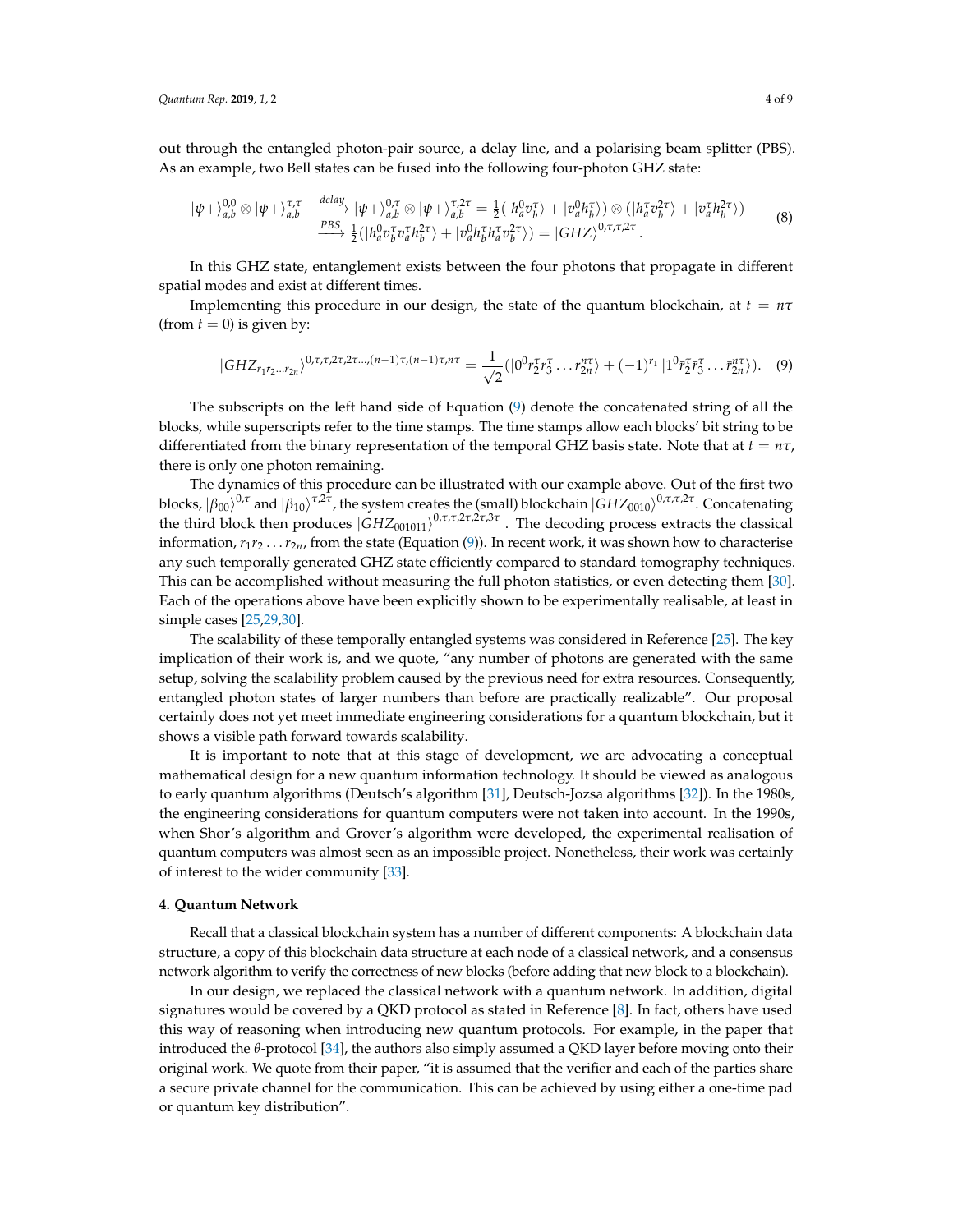Furthermore, each node on the quantum network would host a copy of the quantum blockchain (Equation (9)); hence, if a node tampers with its own local copy, it does not affect the copies at the other nodes analogous to the classical case. New blocks (that come from a sender) need to be verified for their correctness, before being copied and added to each node's blockchain. Since correct blocks are GHZ entangled states, one needs a verification test to do it.

At this stage of the design, we assumed that newly generated blocks are spatial GHZ states (converting this to the related temporal case is at this stage of the design process unnecessary and is left for future work). As in the classical case, the objective is to add valid blocks in a decentralised manner. The challenge is that the network can consist of dishonest nodes, and the generated blocks can come from a dishonest source. To solve this problem, the quantum network uses the *q*-protocol [34], which is a consensus algorithm where a random node in the quantum network can verify that the untrusted source created a valid block (spatial GHZ state). More crucially, this is accomplished in a decentralised way using other network nodes, which may also be dishonest (Byzantine nodes).

To start off this verification protocol, we needed to pick a randomly chosen verifier node (analogous to proof-of-stake or proof-of-work); this can be accomplished through a low level sub-algorithm involving a quantum random number generator. The untrusted source shares a possible valid block, an *n*-qubit state. Since it knows the state, it can share as many copies of the block as is needed without running afoul of the no-cloning theorem. For verification, it distributes each of the qubits to each node, *j*. The verifying node generates random angles  $\theta_i \in [0, \pi)$  such that  $\sum_i \theta_i$  is a multiple of  $\pi$ . The (classical) angles are distributed to each node, including the verifier. They respectively measure their qubit using the basis:

$$
|+_{\theta_j}\rangle = \frac{1}{\sqrt{2}} \left( |0\rangle + e^{i\theta_j} |1\rangle \right), \qquad (10)
$$

$$
| -_{\theta_j} \rangle = \frac{1}{\sqrt{2}} \left( |0 \rangle - e^{i\theta_j} |1 \rangle \right). \tag{11}
$$

The results,  $Y_i = \{0, 1\}$ , are sent to the verifier. If the *n*-qubit state was a valid block, i.e., a spatial GHZ state, the necessary condition:

$$
\oplus_j Y_j = \frac{1}{\pi} \sum_j \theta_j \pmod{2},\tag{12}
$$

is satisfied with probability 1.

The protocol links the verification test to the state that is used; Reference [34] explicitly mentions this, and we quote, "It is important to remark that our verification protocols go beyond merely detecting entanglement; they also link the outcome of the verification tests to the state that is actually used by the honest parties of the network with respect to their ideal target state. This is non trivial and of great importance in a realistic setting where such resources are subsequently used by the parties in distributed computation and communication applications executed over the network". Hence, the block can be copied and distributed to each node on the network to be added onto their blockchain. This *q*-protocol has also been experimentally realised in simple cases, with quantitative analysis provided on cases involving dishonest nodes [34].

#### **5. Discussion**

For an analysis of the quantum benefit, we looked primarily at the blockchain's ability to be rendered tamper-proof. The classical blockchain data structure operates through time-stamped blocks with cryptographic hash functions linking them in a chronological order. If an attacker tampers with a particular block, all future blocks following the tampered block are invalidated. This sensitivity to such disturbances is the mechanism which makes it difficult to tamper with a blockchain without invalidating it.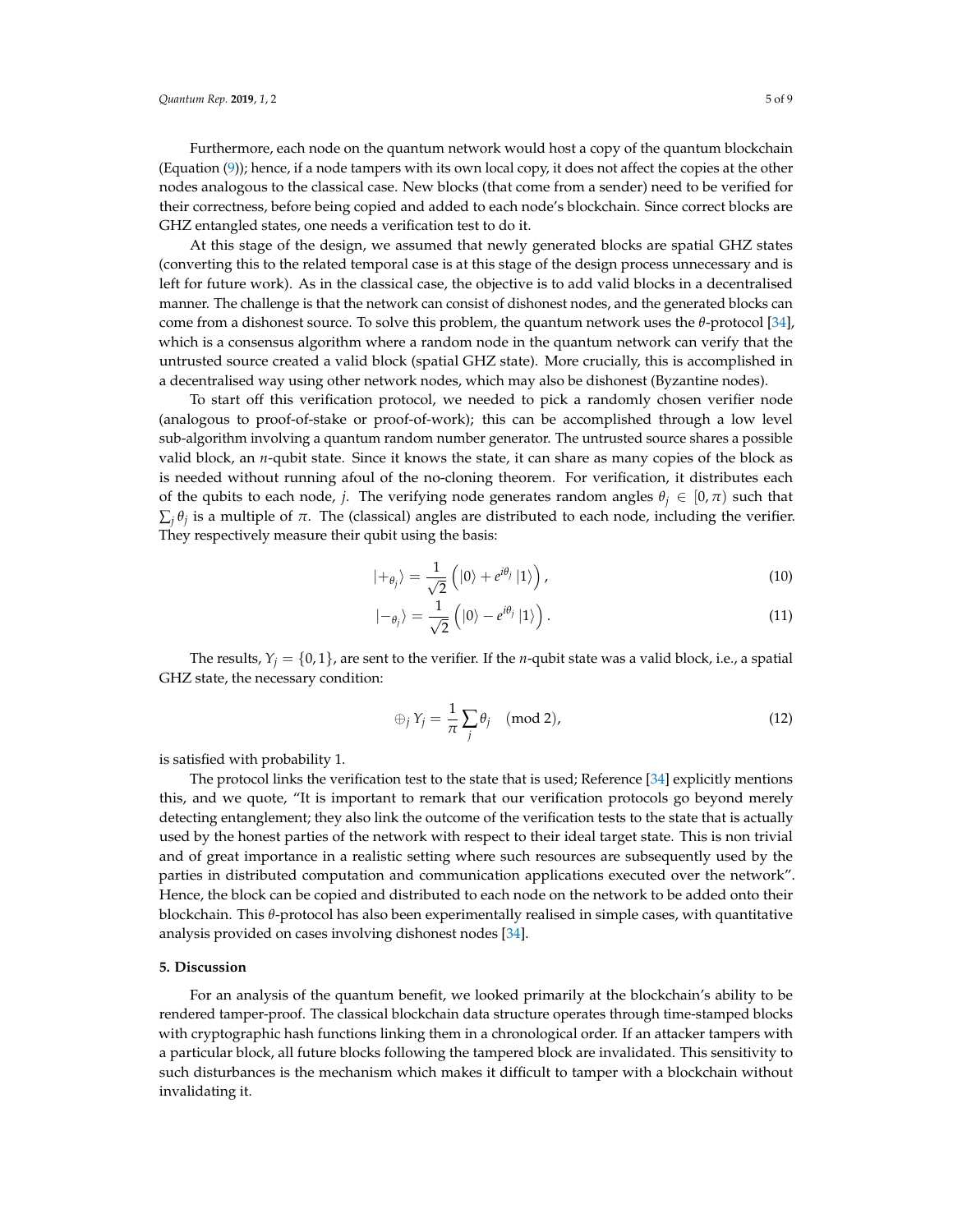For the quantum blockchain, we replaced the important functionality of time-stamped blocks and hash functions linking them with a temporal GHZ state with an entanglement in time. The quantum advantage is that the sensitivity towards tampering is significantly amplified, meaning that the full local copy of the blockchain is destroyed if one tampers with a single block (due to entanglement); on a classical blockchain, only the blocks after the tampered block are destroyed (due to cryptographic hash functions), which leaves it open to vulnerabilities. For the classical case, it is often stated that the farther back the block was time-stamped in, the more "secure" it is; this is precisely because of the above invalidation.

More specifically, with just a spatial GHZ state, the measurement correlations of these states are stronger than what a classical system could ever produce. In this spatial entanglement case, if an attacker tries to tamper with any photon, the full local copy of the blockchain would be invalidated immediately; this already provides a benefit over the classical case where only the future blocks of the tampered block are invalidated.

The temporal GHZ blockchain (Equation (9)) adds a far greater benefit in that the attacker cannot even attempt to access the previous photons, since they no longer exist. They can at best try to tamper with the last remaining photon, which would invalidate the full state. Hence, in this application of quantum information, we see that the entanglement in time provides a far greater security benefit than an entanglement in space.

There still needs to be a careful case-by-case analysis of potential tampering with the ultimately classical measurement results, but that would entail full security proofs, which is left for future work. It is important to distinguish between the classical case and quantum case like it was done for quantum algorithms with bounded probability for errors vs. classical deterministic algorithms. Showing such detailed security proofs would be a research paper in itself.

In terms of its network component, the classical blockchain's most important feature is time-stamped blocks with cryptographic hash functions linking them. Without this, the concept of a blockchain simply does not exist. However, with this concept, there are variations on various types of blockchain that can be considered. Some are public and some are "permissioned" with the extreme version being centralised. They have different consensus algorithms like proof of work or proof of stake. Some have Byzantine fault tolerance and others do not.

To be more specific, there are many well-known blockchains that do not provide Byzantine fault tolerance, such as earlier versions of hyperledger fabric [35]. Hence, this sets the precedent that one does not necessarily need Byzantine fault tolerance to present a novel blockchain design. Furthermore, it has been shown that Nakamoto's proof-of-work does not fulfil Byzantine fault tolerance. That is, no formal proof to this effect exists [36]; there is merely a probabilistic solution, and some argue that its probabilistic guarantees are not easy to relate to the consensus definitions given in traditional distributed computing literature [37,38]. Given this unclear situation even in the classical case, it seems unreasonable to demand full security proofs for Byzantine fault tolerance in our quantum design. Lastly, the  $\theta$ -protocol which we harness in our design has been analysed quantitatively on uses in cases that involve dishonest (Byzantine) nodes [34]. It is indeed correct to say that our consensus algorithm needs further low-level detail, but that would entail providing a low-level design; at this stage, it would not add much to the main work of introducing a quantum blockchain data structure. Future work on quantum network consensus algorithms will build on this data structure.

The temporal GHZ state that we used in our design involves an entanglement between photons that do not share simultaneous coexistence, yet they share nonclassical measurement correlations. This temporal nonlocality between two entangled photons that existed at different times was interpreted in Reference [25] as follows: "*...measuring the last photon affects the physical description of the first photon in the past, before it has even been measured. Thus, the "spooky action" is steering the system's past*". Stated more boldly, in our quantum blockchain, we can interpret our encoding procedure as linking the current records in a block, not to a record *of* the past, but linking it to the actual record *in* the past, a record which does not exist anymore.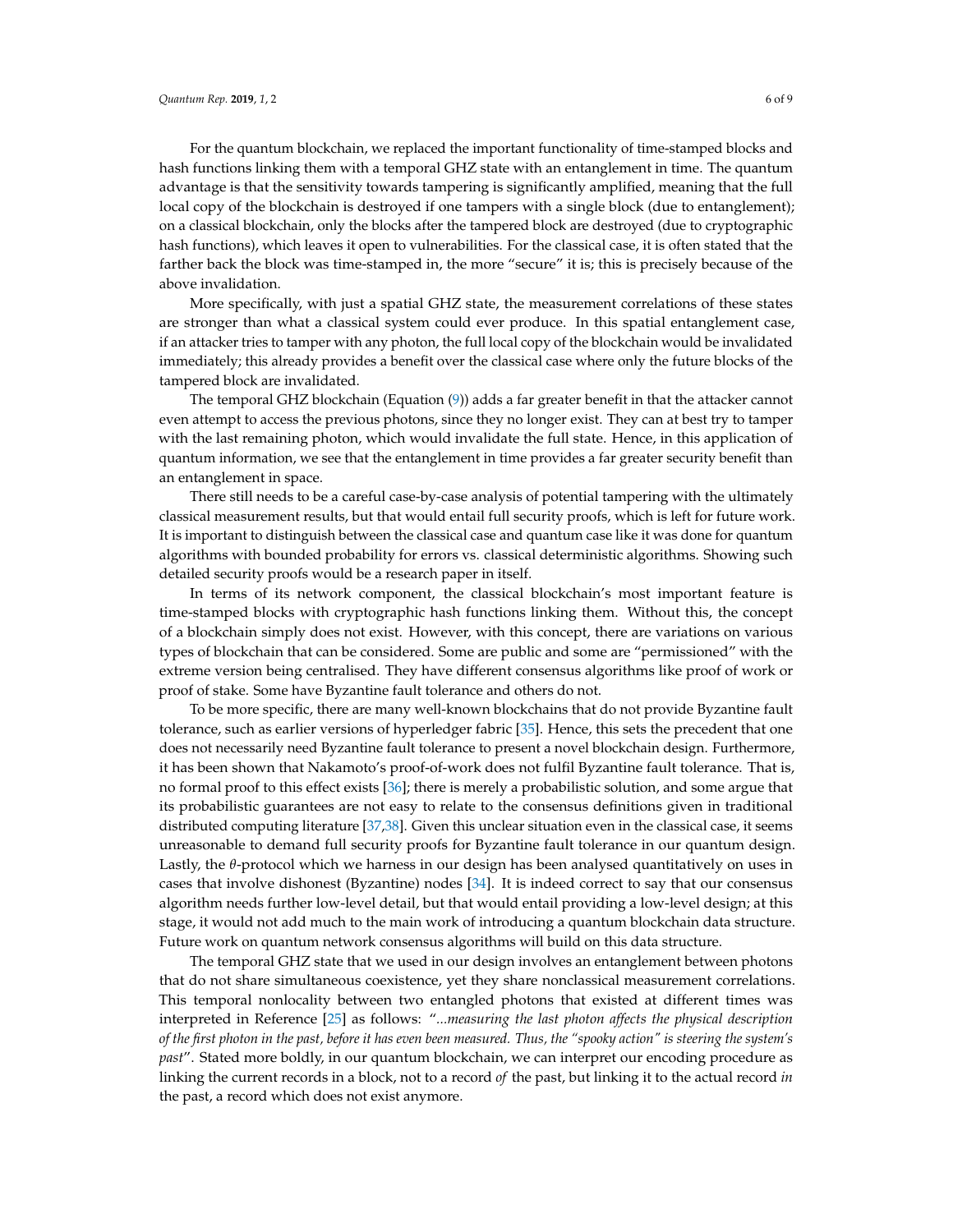This research can be taken into various different directions. To enhance the realistic possibility of this design being implemented, one should note that quantum networks are currently being realised on space-based satellite links [4]; therefore, spacetime effects need to be taken into account [39,40]. This would entail extending this work into the regime of relativistic quantum information. We speculate that a blockchain can then be encoded into a different temporally entangled system, namely, the entanglement between the future and past in the quantum vacuum [41,42]. A realistic experimental proposal [43] suggests that it is possible to transfer this future past quantum correlation into qubits that do not simultaneously coexist, which is the resource needed for our current design.

For another direction, it is interesting to note that designs for classical blockchains have also advanced in various ways, some with nontrivial casual data [12]. One can look at combining such systems with other temporal quantum concepts, such as the work in quantum casual structures [44–46] or alternative temporal-based GHZ states [47,48]. This may provide variety of qualitatively different designs for a quantum blockchain.

An audacious direction of research stems from the view that at each node, our encoding procedure can be interpreted as influencing the past. With all such nodes connected through quantum channels, the blockchain can be viewed as a quantum networked time machine. On the theoretical front, the system design may be harnessed to invent other useful applications where the full network collectively influences the past in nonclassical ways; this may also lead a type of information–theoretic investigation into the nature of time [49,50]. Furthermore, unlike general relativistic time machines [51–54], all the subcomponents of this system have shown to be realisable [25,29,30,34]; this suggests the possibility to experimentally probe time travel paradoxes through quantum information. At the very least, such a system could lead to experimental probes of quantum causality [45,55] .

### **6. Conclusions**

We have outlined a conceptual design for a quantum blockchain using entanglement in time. Our primary innovation was in encoding the blockchain into a temporal GHZ state. Furthermore, it was shown that entanglement in time, as opposed to entanglement in space, provides the crucial quantum benefit.

This paper is meant to serve as a conceptual design for a new quantum information technology. As such, a lot of detailed low level design gaps do exist, but the intention was to open up a novel area where at least the core functionalities are covered. In the most cited quantum computing textbook [1], it is mentioned that the primitive "Deutsch-Jozsa algorithm contains the seeds for more impressive quantum algorithms". Similarly, we believe that our conceptual quantum blockchain would be the seed for many detailed quantum blockchains that will build on our work. Given the rise of classical blockchains and the realistic development of a global quantum network, this work can potentially open the door to a new research frontier in quantum information science.

**Author Contributions:** Conceptualisation, D.R. and M.V.; Formal analysis, D.R. and M.V.; Funding acquisition, M.V.; Investigation, D.R.; Methodology, M.V.; Project administration, M.V.; Supervision, M.V.

**Funding:** D.R. was indirectly supported by the Marsden fund, administered by the Royal Society of New Zealand. M.V. was directly supported by the Marsden fund, administered by the Royal Society of New Zealand.

**Conflicts of Interest:** The authors declare no conflict of interest.

#### **References**

- 1. Nielsen, M.A.; Chuang, I.L. *Quantum Computation and Quantum Information*; Cambridge University Press: Cambridge, UK, 2010.
- 2. Castelvecchi, D. Quantum computers ready to leap out of the lab in 2017. *Nat. News* **2017**, *541*, 9. [CrossRef]
- 3. Castelvecchi, D. The quantum internet has arrived (and it hasn't). *Nature* **2018**, *554*, 289. [CrossRef]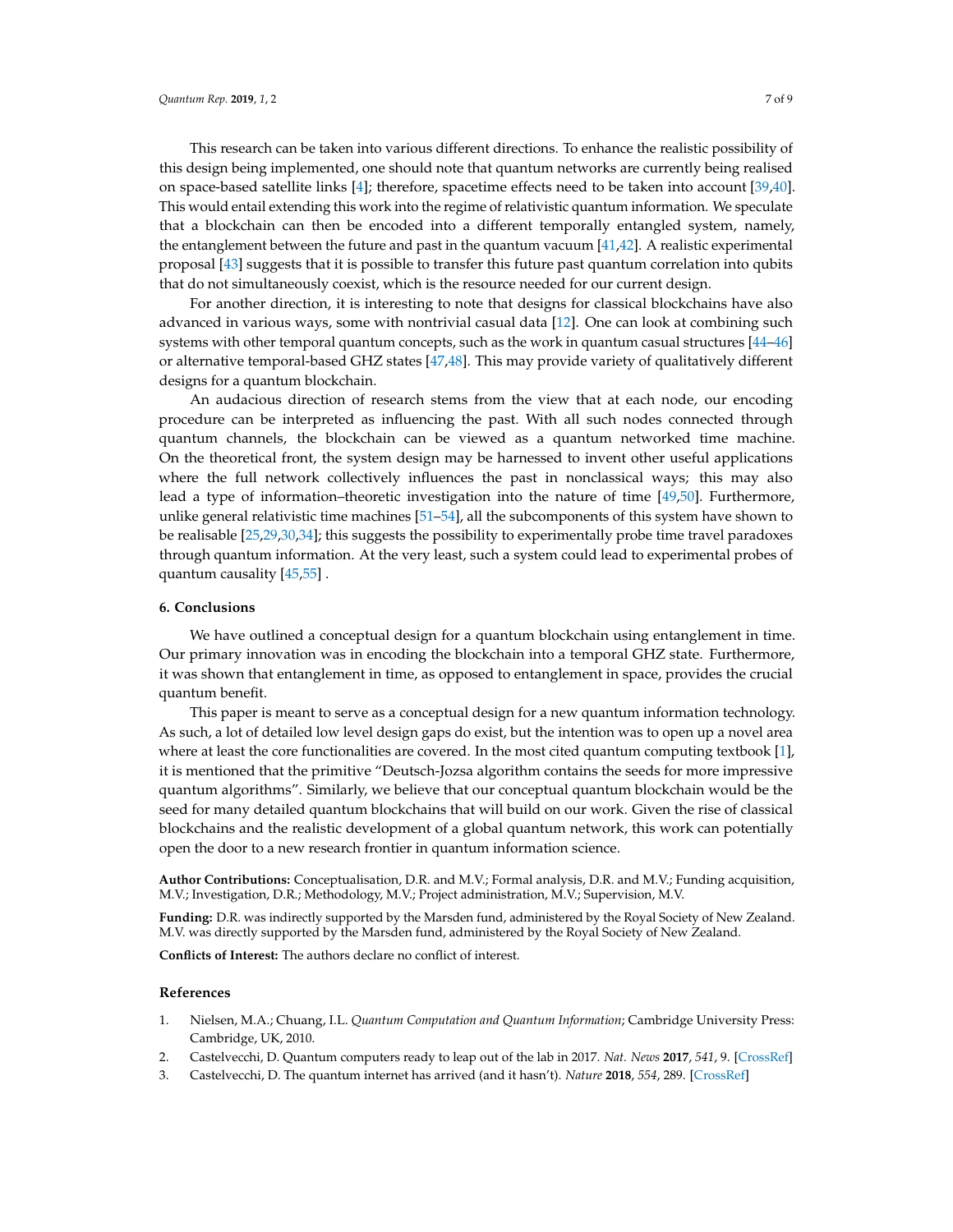- 4. Bedington R.; Arrazola, J.M.; Ling, A. Progress in satellite quantum key distribution. *NPJ Quantum Inf.* **2017**, *3*, 30. [CrossRef]
- 5. Bennett, C.H.; Wiesner, S.J. Communication via one-and two-particle operators on Einstein–Podolsky–Rosen states. *Phys. Rev. Lett.* **1992**, *69*, 2881. [CrossRef] [PubMed]
- 6. Simon, C. Towards a global quantum network. *Nat. Photonics* **2017**, *11*, 678. [CrossRef]
- 7. Nakamoto, S. Bitcoin: A Peer-to-Peer electronic Cash System. Available online: https://bitcoin.org/bitcoin. pdf (accessed on 17 April 2019).
- 8. Aggarwal, D.; Brennen, G.K.; Lee, T.; Santha, M.; Tomamichel, M. Quantum attacks on Bitcoin, and how to protect against them. *arXiv* **2017**, arxiv:1710.10377.
- 9. Kiktenko, E.O.; Pozhar, N.O.; Anufriev, M.N.; Trushechkin, A.S.; Yunusov, R.R.; Kurochkin, Y.V.; Lvovsky, A.I.; Fedorov, A.K. Quantum-secured blockchain. *arXiv* **2017**, arxiv:1705.09258.
- 10. King, S.; Nadal, S. Ppcoin: Peer-to-Peer Crypto-Currency with Proof-of-Stake. 2012. Available online: https://decred.org/research/king2012.pdf (accessed on 17 April 2019).
- 11. Witte, J.H. The Blockchain: A Gentle Four Page Introduction. *arXiv* **2016**, arxiv:1612.06244.
- 12. Buterin, V. Chain Interoperability. Available online: https://www.r3cev.com/s/Chain-Interoperability-8g6f. pdf (accessed on 17 April 2019).
- 13. McMahon, D. *Quantum Computing Explained*; John Wiley & Sons: Hoboken, NJ, USA, 2007.
- 14. Montananao, A. Quantum algorithms: An overview. *NPJ Quantum Inf.* **2016**, *2*, 15023. [CrossRef]
- 15. Zeng, W.; Johnson, B.; Smith, R.; Rubin, N.; Reagor, M.; Ryan, C.; Rigetti, C. First quantum computers need smart software. *Nature* **2017**, *549*, 149. [CrossRef] [PubMed]
- 16. Jogenfors, J. Quantum bitcoin: An anonymous and distributed currency secured by the no-cloning theorem of quantum mechanics. *arXiv* **2016**, arxiv:1604.01383.
- 17. Sapaev, D.; Bulychkov, D.; Ablayev, F.; Vasiliev, A.; Ziatdinov, M. Quantum-assisted Blockchain. *arXiv* **2018**, arxiv:1802.06763.
- 18. Behera, A.; Paul, G. Quantum to classical one way function and its applications in quantum money authentication. *arXiv* **2018**, arxiv:1801.01910.
- 19. Tessler, L.; Byrnes, T. Bitcoin and quantum computing. *arXiv* **2017**, arxiv:1711.04235.
- 20. Ikeda, K. qBitcoin: A Peer-to-Peer Quantum Cash System. *arXiv* **2017**, arxiv:1708.04955.
- 21. Kalinin, K.P.; Berloff, N.G. Blockchain platform with proof-of-work based on analog Hamiltonian optimisers. *arXiv* **2018**, arxiv:1802.10091.
- 22. Aharonov, Y.; Popescu, S.; Tollaksen, J.; Vaidman, L. Multiple-time states and multiple-time measurements in quantum mechanics. *Phys. Rev. A* **2009**, *79*, 052110, doi:10.1103/PhysRevA.79.052110. [CrossRef]
- 23. Brukner, Č.; Taylor, S.; Cheung, S.; Vedral, V. Quantum entanglement in time. arXiv 2004, arxiv:quant-ph/0402127.
- 24. Ringbauer, M.; Costa, F.; Goggin, M.E.; White, A.G.; Fedrizzi, A. Multi-time quantum correlations with no spatial analog'. *NPJ Quantum Inf.* **2018**, *4*, 37. [CrossRef]
- 25. Megidish, E.; Halevy, A.; Shacham, T.; Dvir, T.; Dovrat, L.; Eisenberg, H.S. Entanglement swapping between photons that have never coexisted. *Phys. Rev. Lett.* **2013**, *110*, 210403. [CrossRef] [PubMed]
- 26. Katz, J.; Lindell, Y. *Introduction to Modern Cryptography*; CRC Press: Boca Raton, FL, USA, 2014.
- 27. Greenberger, D.; Horne, M.A.; Zeilinger, A. Going Beyond Bell's Theorem. *arXiv* **2007**, arxiv:0712.0921.
- 28. Carvacho, G.; Graffitti, F.; D'Ambrosio, V.; Hiesmayr, B.C.; Sciarrino, F. Experimental investigation on the geometry of GHZ states. *Sci. Rep.* **2017**, *7*, 13265. [CrossRef] [PubMed]
- 29. Megidish, E.; Shacham, T.; Halevy, A.; Dovrat, L.; Eisenberg, H.S. Resource efficient source of multiphoton polarization entanglement. *Phys. Rev. Lett.* **2012**, *109*, 080504. [CrossRef]
- 30. Megidish, E.; Halevy, A.; Pilnyak, Y.; Slapa, A.; Eisenberg, H.S. Quantum tomography of inductively-created large multiphoton states. *arXiv* **2017**, arxiv:1712.03633.
- 31. Deutsch, D. Quantum theory, the Church–Turing principle and the universal quantum computer. *Proc. R. Soc. Lond. A Math. Phys. Sci.* **1985**, *4*, 97. [CrossRef]
- 32. Deutsch, D.; Jozsa, R. Rapid solution of problems by quantum computation. *Proc. R. Soc. Lond. A Math. Phys. Sci.* **1992**, *439*, 553. [CrossRef]
- 33. Grover, L. Quantum Mechanics Helps in Searching for a Needle in a Haystack. *Phys. Rev. Lett.* **1997**, *79*, 325. [CrossRef]